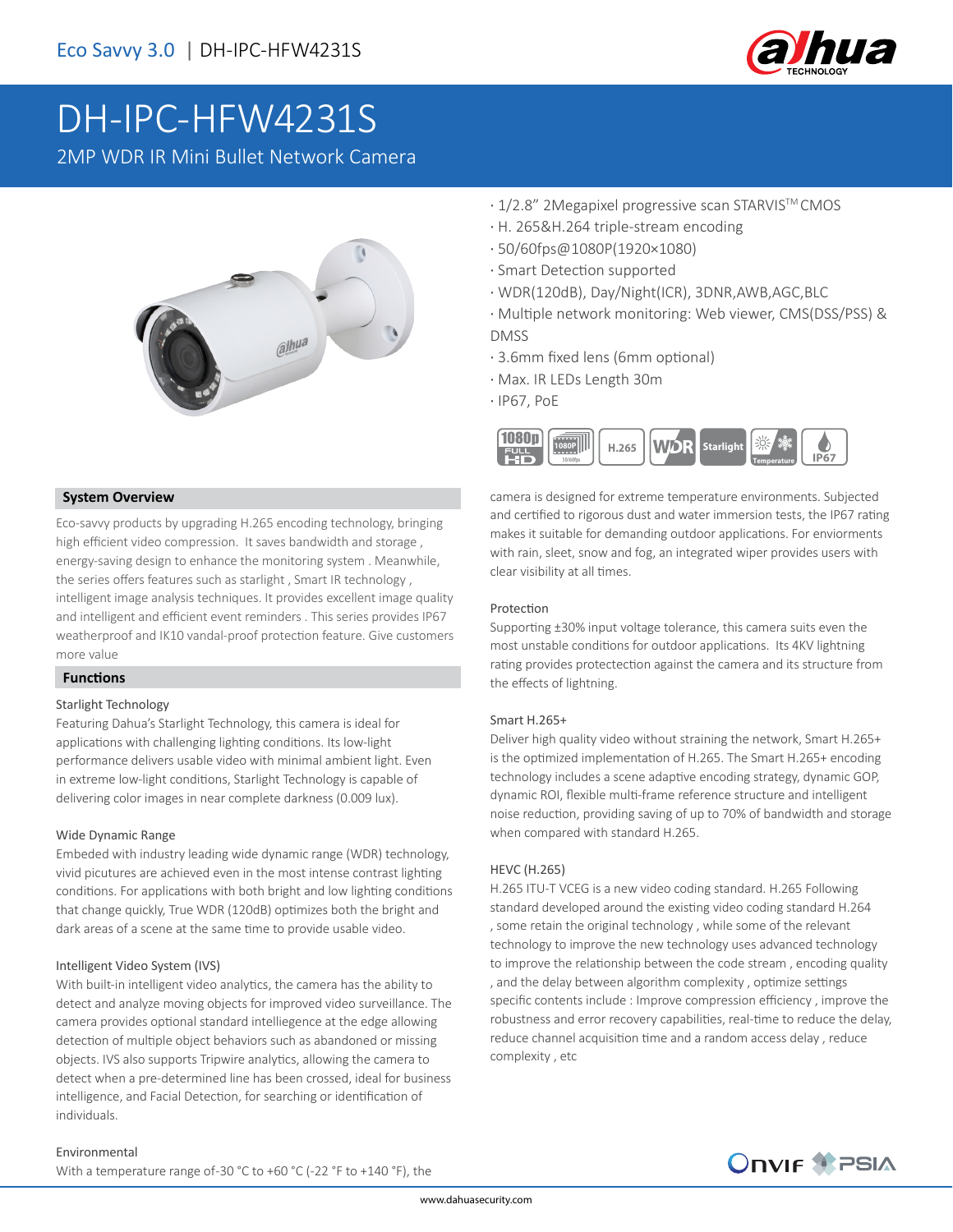# **Technical Specification**

ׇ֚֬

| Camera                          |                                       |                                                                                                              |            |           |          |
|---------------------------------|---------------------------------------|--------------------------------------------------------------------------------------------------------------|------------|-----------|----------|
| Image Sensor                    |                                       | 1/2.8" 2Megapixel progressive scan CMOS                                                                      |            |           |          |
| <b>Effective Pixels</b>         |                                       | 1920(H) x 1080(V)                                                                                            |            |           |          |
| RAM/ROM                         |                                       | 256MB/32MB                                                                                                   |            |           |          |
| <b>Scanning System</b>          |                                       | Progressive                                                                                                  |            |           |          |
| <b>Electronic Shutter Speed</b> |                                       | Auto/Manual, 1/3(4)~1/100000s                                                                                |            |           |          |
| Minimum Illumination            |                                       | 0.009Lux/F2.0( Color,1/3s,30IRE)<br>0.07Lux/2.0( Color,1/30s,30IRE)<br>OLux/F2.0(IR on)                      |            |           |          |
| S/N Ratio                       |                                       | More than 50dB                                                                                               |            |           |          |
| IR Distance                     |                                       | Distance up tp 30m (98ft)                                                                                    |            |           |          |
| IR On/Off Control               |                                       | Auto/ Manual                                                                                                 |            |           |          |
| <b>IR LEDS</b>                  |                                       | 18                                                                                                           |            |           |          |
| Lens                            |                                       |                                                                                                              |            |           |          |
| Lens Type                       |                                       | Fixed                                                                                                        |            |           |          |
| Mount Type                      |                                       | Board-in                                                                                                     |            |           |          |
| <b>Focal Length</b>             |                                       | 3.6mm (6mm optional)                                                                                         |            |           |          |
| Max. Aperture                   |                                       | F2.0 (F2.0)                                                                                                  |            |           |          |
| Angle of View                   |                                       | H: 87° (51°), V: 48° (30°)                                                                                   |            |           |          |
| Optical Zoom                    |                                       | N/A                                                                                                          |            |           |          |
| <b>Focus Control</b>            |                                       | Fixed                                                                                                        |            |           |          |
| Close Focus Distance            |                                       | N/A                                                                                                          |            |           |          |
|                                 | Lens                                  | Detect                                                                                                       | Observe    | Recognize | Identify |
| <b>DORI Distance</b>            | $3.6$ mm                              | 55m(180ft)                                                                                                   | 22m(72ft)  | 11m(36ft) | 6m(20ft) |
|                                 | $6.0$ mm                              | 81m(266ft)                                                                                                   | 32m(105ft) | 16m(52ft) | 8m(26ft) |
| Pan/Tilt/Rotation               |                                       |                                                                                                              |            |           |          |
| Pan/Tilt/Rotation Range         |                                       | Pan:0°~360°; Tilt:0°~90°; Rotation:0°~360°                                                                   |            |           |          |
| Intelligence                    |                                       |                                                                                                              |            |           |          |
| IVS                             |                                       | Tripwire, Intrusion, Object Abandoned/Missing                                                                |            |           |          |
|                                 | <b>Advanced Intelligent Functions</b> | <b>Face Detection</b>                                                                                        |            |           |          |
| Video                           |                                       |                                                                                                              |            |           |          |
| Compression                     |                                       | H.265+/H.265/H.264+/H.264                                                                                    |            |           |          |
| <b>Streaming Capability</b>     |                                       | 3 Streams                                                                                                    |            |           |          |
| Resolution                      |                                       | 1080P(1920x1080)/1.3M(1280x960)/<br>720P(1280×720)/D1(704×576/704×480)/<br>VGA(640×480)/CIF(352×288/352×240) |            |           |          |
|                                 |                                       | Main Stream: 1080P(1~50/60fps)                                                                               |            |           |          |
| <b>Frame Rate</b>               |                                       | Sub Stream: D1(1~50/60fps)                                                                                   |            |           |          |
|                                 |                                       | Third Stream: 1080P(1~25/30fps)                                                                              |            |           |          |
| <b>Bit Rate Control</b>         |                                       | CBR/VBR                                                                                                      |            |           |          |
| <b>Bit Rate</b>                 |                                       | H.264: 24~9472Kbps<br>H.265: 14~5632Kbps                                                                     |            |           |          |
| Day/Night                       |                                       | Auto(ICR) / Color / B/W                                                                                      |            |           |          |
| <b>BLC Mode</b>                 |                                       | BLC / HLC / WDR(120dB)                                                                                       |            |           |          |

| White Balance                           | Auto/Natural/Street Lamp/Outdoor/Manual                                                                                                                 |  |  |  |
|-----------------------------------------|---------------------------------------------------------------------------------------------------------------------------------------------------------|--|--|--|
| Gain Control                            | Auto/Manual                                                                                                                                             |  |  |  |
| Noise Reduction                         | 3D DNR                                                                                                                                                  |  |  |  |
| <b>Motion Detetion</b>                  | Off / On (4 Zone, Rectangle)                                                                                                                            |  |  |  |
| Region of Interest                      | Off / On (4 Zone)                                                                                                                                       |  |  |  |
| Electronic Image Stabilization<br>(EIS) | N/A                                                                                                                                                     |  |  |  |
| Smart IR                                | Support                                                                                                                                                 |  |  |  |
| Defog                                   | N/A                                                                                                                                                     |  |  |  |
| Digital Zoom                            | 16x                                                                                                                                                     |  |  |  |
| Flip                                    | 0°/90°/180°/270°                                                                                                                                        |  |  |  |
| Mirror                                  | Off/On                                                                                                                                                  |  |  |  |
| <b>Privacy Masking</b>                  | Off / On (4 Area, Rectangle)                                                                                                                            |  |  |  |
| Audio                                   |                                                                                                                                                         |  |  |  |
| Compression                             | N/A                                                                                                                                                     |  |  |  |
| Network                                 |                                                                                                                                                         |  |  |  |
| Ethernet                                | RJ-45 (10/100Base-T)                                                                                                                                    |  |  |  |
| Protocol                                | HTTP; HTTPs; TCP; ARP; RTSP; RTP; UDP; SMTP;<br>FTP; DHCP; DNS; DDNS; PPPOE; IPv4/v6; QoS;<br>UPnP;NTP; Bonjour; 802.1x; Multicast; ICMP;<br>IGMP; SNMP |  |  |  |
| Interoperability                        | ONVIF, PSIA, CGI                                                                                                                                        |  |  |  |
| <b>Streaming Method</b>                 | Unicast / Multicast                                                                                                                                     |  |  |  |
| Max. User Access                        | 10 Users /20 Users                                                                                                                                      |  |  |  |
| Edge Storage                            | <b>NAS</b><br>Local PC for instant recording                                                                                                            |  |  |  |
| Web Viewer                              | IE, Chrome, Firefox, Safari                                                                                                                             |  |  |  |
| Management Software                     | Smart PSS, DSS, Easy4ip                                                                                                                                 |  |  |  |
| Smart Phone                             | IOS, Android                                                                                                                                            |  |  |  |
| Certifications                          |                                                                                                                                                         |  |  |  |
| Certifications                          | CE (EN 60950:2000)<br>UL:UL60950-1<br>FCC: FCC Part 15 Subpart B                                                                                        |  |  |  |
| Interface                               |                                                                                                                                                         |  |  |  |
| Video Interface                         | N/A                                                                                                                                                     |  |  |  |
| Audio Interface                         | N/A                                                                                                                                                     |  |  |  |
| <b>RS485</b>                            | N/A                                                                                                                                                     |  |  |  |
| Alarm                                   | N/A                                                                                                                                                     |  |  |  |
| Electrical                              |                                                                                                                                                         |  |  |  |
|                                         |                                                                                                                                                         |  |  |  |
| Power Supply                            | DC12V, PoE (802.3af)(Class 0)                                                                                                                           |  |  |  |